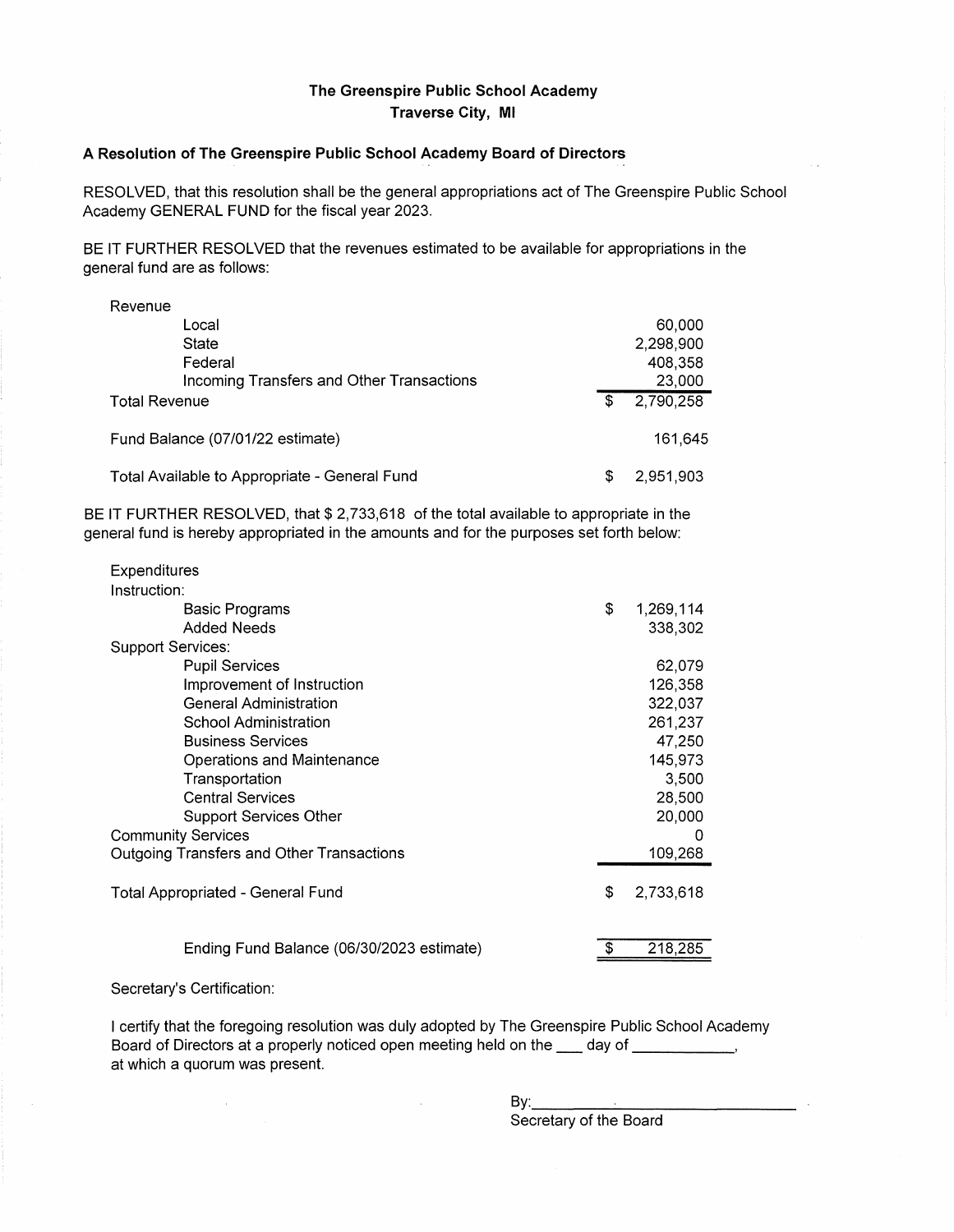| <b>The Greenspire School</b>        |  |  |  |  |
|-------------------------------------|--|--|--|--|
| <b>General Fund Budget</b>          |  |  |  |  |
| For the Fiscal Years Ending June 30 |  |  |  |  |

|                                            | 2019-2020   | 2020-2021   | 2021-2022   | 2022-2023 |
|--------------------------------------------|-------------|-------------|-------------|-----------|
| <b>Revenue</b>                             | Actual      | Actual      | Amended     | Original  |
| <b>Local Unrestricted</b><br>$\sim$ $\sim$ | 62,754      | 7,825       | 68,400      | 60,000    |
| <b>State Unrestricted</b>                  | 1,042,043   | 1,052,991   | 1,715,308   | 2,267,900 |
| <b>State Restricted</b>                    | 23,979      | 17,692      | 66,644      | 31,000    |
| <b>Federal Restricted</b>                  | 34,019      | 203,637     | 634,184     | 408,358   |
| <b>Incoming Transfers/Other</b>            | 21,937      | 42,329      | 29,158      | 23,000    |
| <b>Total Revenues</b>                      | 1,184,732   | 1,324,474   | 2,513,694   | 2,790,258 |
|                                            |             |             |             |           |
| <b>Expenditures</b>                        |             |             |             |           |
| Instruction                                |             |             |             |           |
| <b>Basic Instruction</b>                   | 467,177     | 589,917     | 1,271,388   | 1,269,114 |
| <b>Added Needs</b>                         | 128,124     | 172,748     | 311,055     | 338,302   |
| <b>Total Instruction</b>                   | 595,301     | 762,665     | 1,582,443   | 1,607,416 |
| <b>Support</b>                             |             |             |             |           |
| Pupil                                      | 0           | $\mathbf 0$ | 37,000      | 62,079    |
| <b>Instructional Staff</b>                 | 3,851       | 4,314       | 11,517      | 126,358   |
| <b>General Administration</b>              | 303,747     | 302,398     | 414,271     | 322,037   |
| <b>School Administration</b>               | 5,383       | 6,459       | 160,748     | 261,237   |
| <b>Business Services</b>                   | 24,587      | 23,079      | 40,000      | 47,250    |
| <b>Operations and Maintenance</b>          | 48,983      | 49,122      | 146,897     | 145,973   |
| <b>Pupil Transportation</b>                | 1,298       | 0           | 1,500       | 3,500     |
| <b>Central Services</b>                    | 4,968       | 27,749      | 64,506      | 28,500    |
| <b>Student Support Services</b>            | 16,572      | 5,277       | 20,000      | 20,000    |
| <b>Total Support Services</b>              | 409,389     | 418,398     | 896,439     | 1,016,934 |
| <b>Community Services</b>                  | $\mathbf 0$ | 0           | $\mathbf 0$ | 0         |
| Other Uses - Outgoing Transfers & Other    | 123,832     | 110,718     | 109,268     | 109,268   |
| <b>Total Expenditures</b>                  | 1,128,522   | 1,291,781   | 2,588,150   | 2,733,618 |
| <b>Excess Revenue/(Expenditures)</b>       | 56,210      | 32,693      | (74, 456)   | 56,640    |
| Fund Balance - July 1                      | 147,198     | 203,408     | 236,101     | 161,645   |
| Fund Balance - June 30                     | 203,408     | 236,101     | 161,645     | 218,285   |
| Less Non-Spendable and Assigned            | 0           | 0           | $\mathbf 0$ | 0         |
| <b>Unreserved Fund Balance</b>             | 203,408     | 236,101     | 161,645     | 218,285   |

| <b>Fund Equity Non-Spendable and Assigned</b>       |  |  |
|-----------------------------------------------------|--|--|
|                                                     |  |  |
|                                                     |  |  |
|                                                     |  |  |
|                                                     |  |  |
|                                                     |  |  |
| <b>Total Fund Equity Non-Spendable and Assigned</b> |  |  |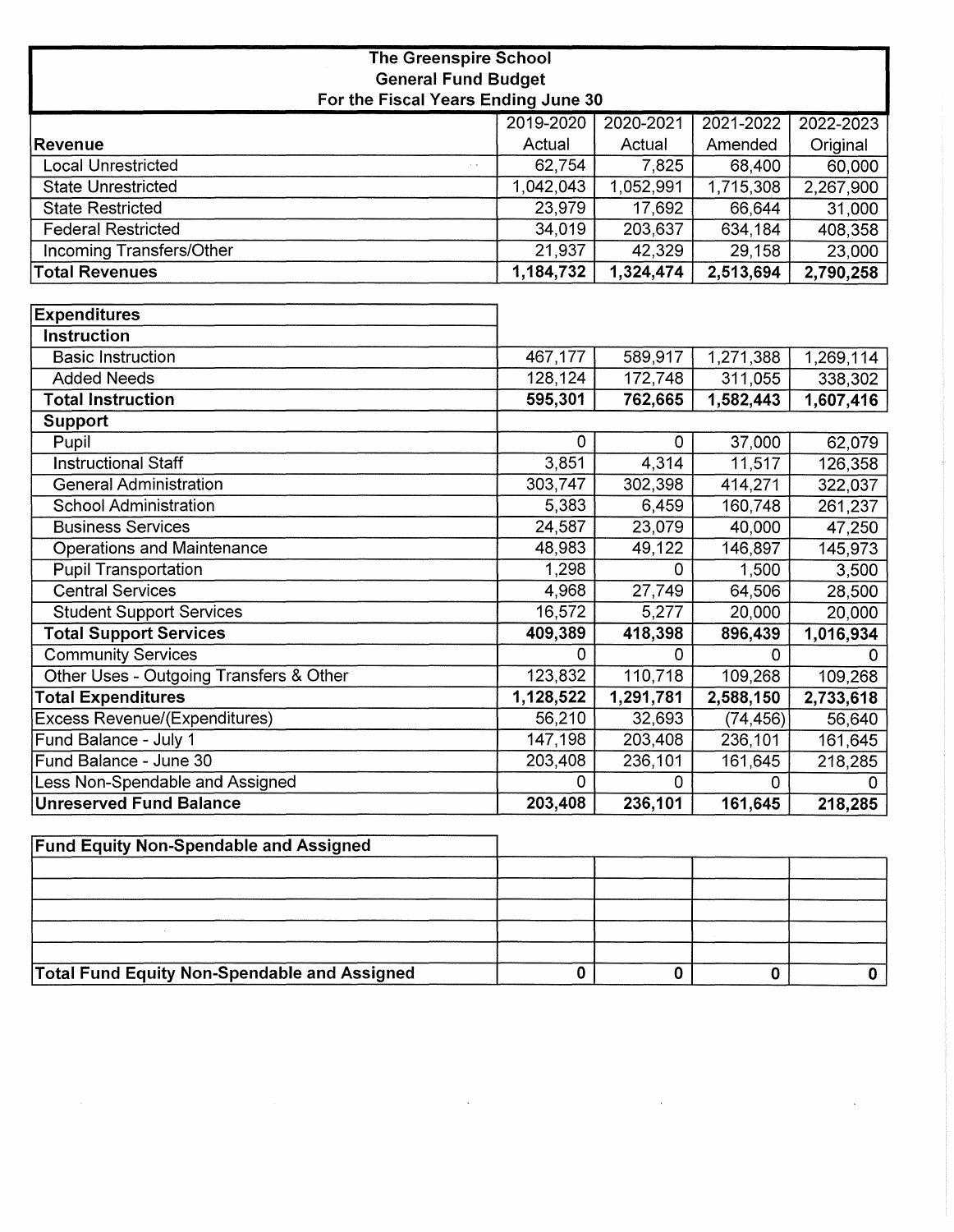| 11.18.57<br>6/09/22<br>The Greenspire School                                                                                                            | <b>BUDGET</b><br>YEAR END                                                | REPORT BY CLASS/SUFFIX/PROG/ST CD<br>FISCAL PERIOD 13 | <b>YEAR 2023</b>                                                               | <b>SUMMARY</b><br>WORKI NG                  | TGS SOUDE WE                    | FX0254<br>P AGE                                                             |
|---------------------------------------------------------------------------------------------------------------------------------------------------------|--------------------------------------------------------------------------|-------------------------------------------------------|--------------------------------------------------------------------------------|---------------------------------------------|---------------------------------|-----------------------------------------------------------------------------|
| 11 General Education Fund                                                                                                                               |                                                                          | REVENUE ACCOUNT                                       |                                                                                |                                             |                                 |                                                                             |
| CLASS1 DESCRIPTION                                                                                                                                      | ORI GI NAL<br><b>BUDGET</b>                                              | 1 ST AMEND<br><b>BUDGET</b>                           | WORKI NG<br><b>BUDGET</b>                                                      | <b>ACTUAL</b><br>MO TO DATE                 | <b>ACTUAL</b><br>YR TO DATE     | <b>REMAI NI NG</b><br><b>BALANCE</b>                                        |
| 100 Revenue from Local Source<br>300 Revenue - State Sources<br>400 Revenue - Federal Sources<br>500 Incoming Transfers/Other<br>600 Fund Modifications | 60,000.00<br>$2, 298, 900, 00$ -<br>$408, 358, 00 -$<br>23,000.00<br>00. | .00<br>.00<br>.00<br>.00<br>.00                       | 60,000.00<br>2, 298, 900, 00<br>$408.358.00 -$<br>23.000.00<br>00 <sup>o</sup> | 00 <sub>0</sub><br>.00<br>.00<br>.00<br>.00 | .00<br>.00<br>.00<br>.00<br>.00 | $60,000,00-$<br>2, 298, 900, 00<br>$408, 358, 00 -$<br>$23,000,00$ -<br>.00 |
| 11 General Education Fund                                                                                                                               | * TOTAL<br>$2,790,258.00-$                                               | . 00                                                  | 2.790.258.00-                                                                  | .00                                         | .00                             | $2,790,258.00-$                                                             |

 $\label{eq:2.1} \frac{1}{\sqrt{2}}\int_{\mathbb{R}^3} \frac{1}{\sqrt{2}}\left(\frac{1}{\sqrt{2}}\right)^2\left(\frac{1}{\sqrt{2}}\right)^2\left(\frac{1}{\sqrt{2}}\right)^2\left(\frac{1}{\sqrt{2}}\right)^2.$ 

 $\label{eq:2.1} \mathcal{L}(\mathcal{L}^{\text{max}}_{\mathcal{L}}(\mathcal{L}^{\text{max}}_{\mathcal{L}})) \leq \mathcal{L}(\mathcal{L}^{\text{max}}_{\mathcal{L}}(\mathcal{L}^{\text{max}}_{\mathcal{L}}))$ 

 $\mathcal{A}^{\mathcal{A}}$ 

 $\mathcal{L}(\mathcal{L}(\mathcal{L}(\mathcal{L}(\mathcal{L}(\mathcal{L}(\mathcal{L}(\mathcal{L}(\mathcal{L}(\mathcal{L}(\mathcal{L}(\mathcal{L}(\mathcal{L}(\mathcal{L}(\mathcal{L}(\mathcal{L}(\mathcal{L}(\mathcal{L}(\mathcal{L}(\mathcal{L}(\mathcal{L}(\mathcal{L}(\mathcal{L}(\mathcal{L}(\mathcal{L}(\mathcal{L}(\mathcal{L}(\mathcal{L}(\mathcal{L}(\mathcal{L}(\mathcal{L}(\mathcal{L}(\mathcal{L}(\mathcal{L}(\mathcal{L}(\mathcal{L}(\mathcal{$ 

 $\label{eq:2.1} \mathcal{L}(\mathcal{L}^{\mathcal{L}}_{\mathcal{L}}(\mathcal{L}^{\mathcal{L}}_{\mathcal{L}})) = \mathcal{L}(\mathcal{L}^{\mathcal{L}}_{\mathcal{L}}(\mathcal{L}^{\mathcal{L}}_{\mathcal{L}})) = \mathcal{L}(\mathcal{L}^{\mathcal{L}}_{\mathcal{L}}(\mathcal{L}^{\mathcal{L}}_{\mathcal{L}}))$